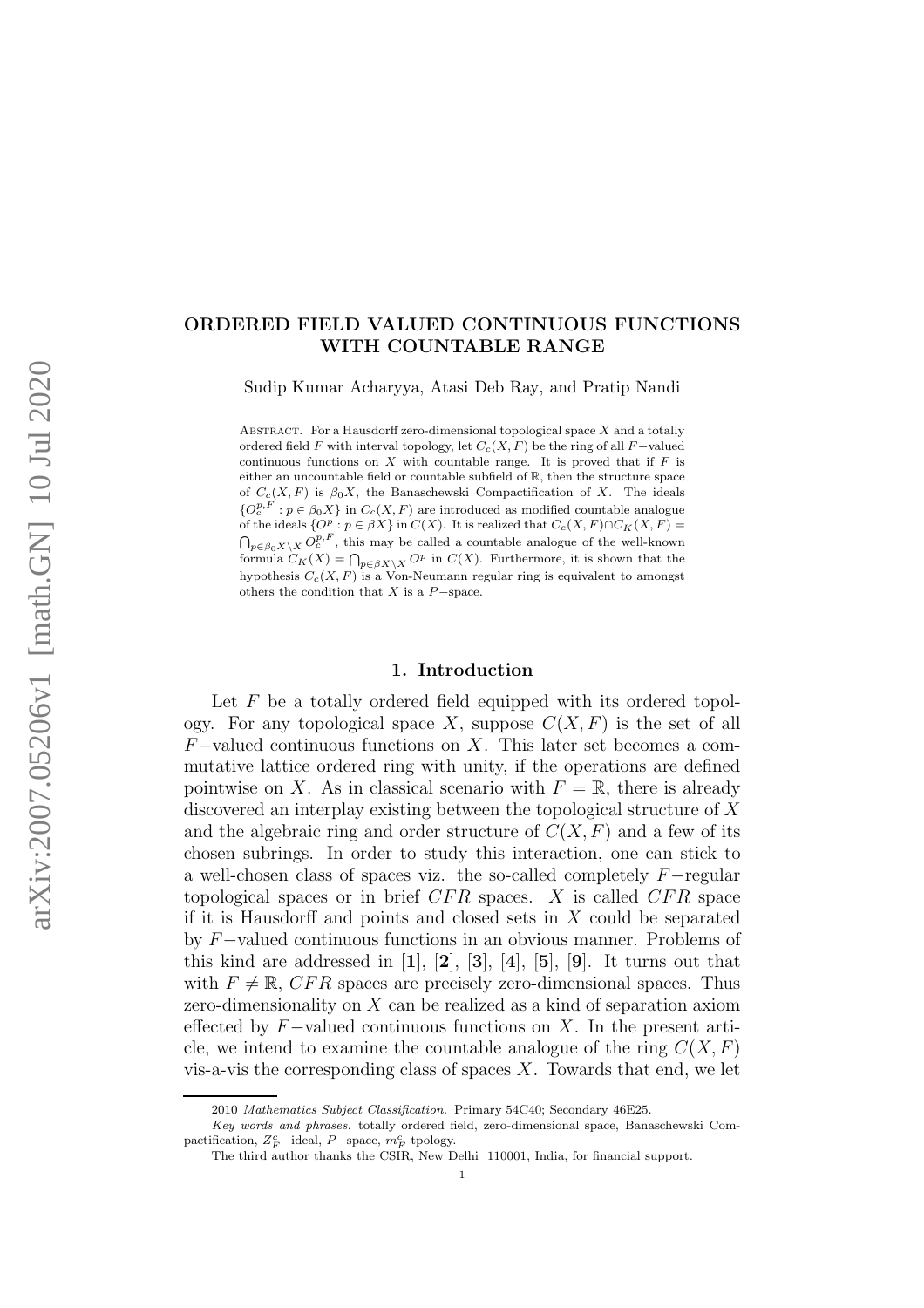$C_c(X, F) = \{f \in C(X, F) : f(X)$  is a countable subset of F $\}$ . Then  $C_c(X, F)$  is a subring as well as a sublattice of  $C(X, F)$ . It is interesting to note that spaces  $X$  in which points and closed sets can be separated by functions in  $C_c(X, F)$  are exactly zero-dimensional also [Theorem 2.9. Furthermore, the set of all maximal ideals in  $C_c(X, F)$  endowed with the well-known Hull-Kernel topology (also known as the structure space of  $C_c(X, F)$  turns out to be homeomorphic to the Banaschewski Compactification  $\beta_0 X$  of X [Theorem 2.18]. To achieve this result, we have to put certain restriction on the nature of the totally ordered field  $F$  viz. that  $F$  is either an uncountable field or a countable subfield of R. A special case of this result choosing  $F = \mathbb{R}$  reads: the structure space of the ring  $C<sub>C</sub>(X)$  consisting all real-valued continuous functions on X with countable range is  $\beta_0 X$ , which is Remark 3.6 in [7]. Since the maximal ideals of  $C_c(X, F)$  can be indexed by virtue of the points of  $\beta_0 X$ , it is not surprising that a complete description of these ideals can be given by the family  $\{M_c^{p,F} : p \in \beta_0 X\}$ , where  $M_c^{p,F} = \{f \in$  $C_c(X, F) : p \in cl_{\beta_0 X} Z_c(f) \},$  here  $Z_c(f) = \{ x \in X : f(x) = 0 \}$  stands for the zero set of  $f$  [Remark 2.21]. This is analogous to the Gelfand-Kolmogorov Theorem 7.3 [12]. Also, this places Theorem 4.8 [11] on a wider setting. As a natural companion of  $M_c^{p,F}$ , we introduce the ideal  $O_c^{p,F} = \{f \in M_c^{p,F} : cl_{\beta_0 X} Z_c(f) \text{ is a neighborhood of } p \text{ in } \beta_0 X\}.$ Amongst other facts connecting these two classes of ideals in  $C_c(X, F)$ , we have realized that the ideals that lie between  $O_c^{p,F}$  and  $M_c^{p,F}$  are precisely those that extend to unique maximal ideals in  $C_c(X, F)$  [Theorem 3.1(4)]. This may be called the modified countable counterpart of Theorem 7.13 in  $[12]$ . Also see Lemma 4.11 in  $[7]$  in this connection. If  $C_K^c(X,F) = \{f \in C_c(X,F) : cl_X(X - Z_c(f)) \text{ is compact}\},\$ then we have found out a formula for this ring in terms of the ideals  $O_c^{p,F}$  as follows :  $C_K^c(X, F) = \bigcap_{p \in \beta_0 X \setminus X} O_c^{p,F}$  [in Theorem 3.5, compare with the Theorem 3.9, [4]]. This we may call the appropriate modified countable analogue of the well-known formula in  $C(X)$  which says that  $C_K(X) = \bigcap_{p \in \beta X \setminus X} O^p$  [7E, [12]]. The above-mentioned results constitute technical section 2 and 3 of the present article.

In the final section 4 of this article, we have examined several possible consequences of the hypothesis that  $C_c(X, F)$  is a Von-Neumann regular ring with  $F$ , either an uncountable field or a countable subfield of  $\mathbb{R}$ . To aid to this examination, we introduce  $m_c^F$ -topology on  $C_c(X, F)$ as a modified version of  $m_c$ -topology on  $C_c(X)$  already introduced in [6]. We establish amongst a host of necessary and sufficient conditions that  $C_c(X, F)$  is a Von-Neumann regular ring if and only if each ideal in  $C_c(X, F)$  is closed in the  $m_c^F$ -topology if and only if X is a P-space. This places theorem 3.9 in [6] on a wider settings, and we may call it a modified countable analogue of the well-known fact that X is a P–space when and only when each ideal in  $C(X)$  is closed in the  $m$ −topology [7 $Q_4$ , [12]].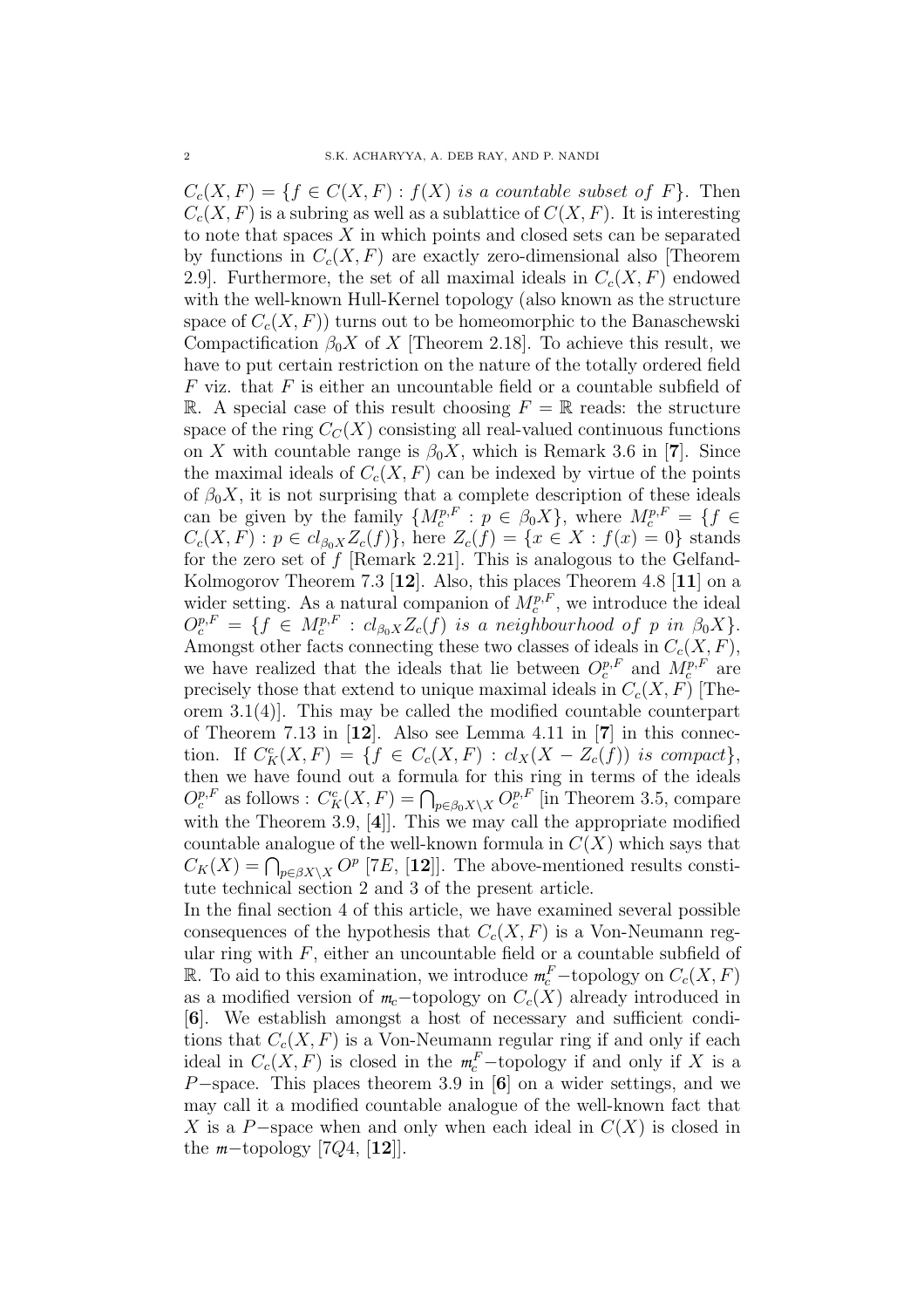### 2. Duality between ideals in  $C_c(X, F)$  and  $Z_{F_c}$ −filters on X

NOTATION 2.1. In spite of the difference of notations, we write for  $f \in C_c(X, F), Z_c(f) \equiv \{x \in X : f(x) = 0\} \equiv Z(f)$ 

Let  $Z_c(X, F) = \{Z_c(f) : f \in C_c(X, F)\}.$ 

An ideal unmodified in a ring will always stand for a proper ideal.

DEFINITION 2.2. A filter of zero sets in the family  $Z_c(X, F)$  is called a  $Z_{F_c}$ −filter on X. A  $Z_{F_c}$ −filter on X is called a  $Z_{F_c}$ −ultrafilter on X if it is not properly contained in any  $Z_{F_c}$ −filter on X.

Remark 2.3. A straight forward use of Zorn's Lemma tells that a  $Z_{F_c}$ −filter on X extends to a  $Z_{F_c}$ −ultrafilter on X. Furthermore any subfamily of  $Z_c(X, F)$  with finite intersection property can be extended to a  $Z_{F_c}$ -ultrafilter on X.

The following results correlating  $Z_{F_c}$ −filters on X and ideals in  $C_c(X, F)$  can be established by using routine arguments.

THEOREM 2.4.

- (1) If I is an ideal in  $C_c(X, F)$ , then  $Z_{F,C}[I] = \{Z_c(f) : f \in I\}$  is a  $Z_{F_c}$ -filter on X. Dually for a  $Z_{F_c}$ -filter *F* on X,  $Z_{F,C}^{-1}[\mathcal{F}] =$  ${f \in C_c(X, F) : Z_c(f) \in \mathcal{F}}$  is an ideal in  $C_c(X, F)$ .
- (2) If M is a maximal ideal in  $C_c(X, F)$ , then  $Z_{F,C}[M]$  is a  $Z_{F_c}$ ultrafilter on X. If  $\mathcal{U}$  is a  $Z_{F_c}$ -ultrafilter on X, then  $Z_{F,C}^{-1}[\mathcal{U}]$ is a maximal ideal in  $C_c(X, F)$ .

DEFINITION 2.5. An ideal I in  $C_c(X, F)$  is called  $Z_{F_c}$ -ideal if  $Z_{F,C}^{-1}[Z_{F,C}[I]] = I$ 

It follows from Theorem 2.4(2) that each maximal ideal in  $C_c(X, F)$ is a  $Z_{F_c}$ -ideal. Hence the assignment :  $M \to Z_{F,C}[M]$  establish a oneto-one correspondence between the maximal ideals in  $C_c(X, F)$  and the  $Z_{F_c}$ –ultrafilters on X.

The following propositions can be easily established on using the arguments adopted in Chapter 2 and Chapter 4 of [12] in a straight forward manner.

THEOREM 2.6. A  $Z_{F_c}$ -ideal I in  $C_c(X, F)$  is a prime ideal if and only if it contains a prime ideal. Hence each prime ideal in  $C_c(X, F)$  extends to a unique maximal ideal, in other words,  $C_c(X, F)$  is a Gelfand ring.

THEOREM 2.7. The complete list of fixed maximal ideals in  $C_c(X, F)$ is given by  $\{M_{p,F}^c : p \in X\}$  where  $M_{p,F}^c = \{f \in C_c(X,F) : f(p) = 0\}.$ An ideal I in  $C_c(X, F)$  is called fixed if  $\bigcap_{f \in I} Z(f) \neq \phi$ .

DEFINITION 2.8. X is called countably completely  $F-$ regular or in brief  $CCFR$  space if it is Hausdorff and given a closed set  $K$  in  $X$  and a point  $x \in X \backslash K$ , there exists  $f \in C_c(X, F)$  such that  $f(x) = 0$  and  $f(K) = 1.$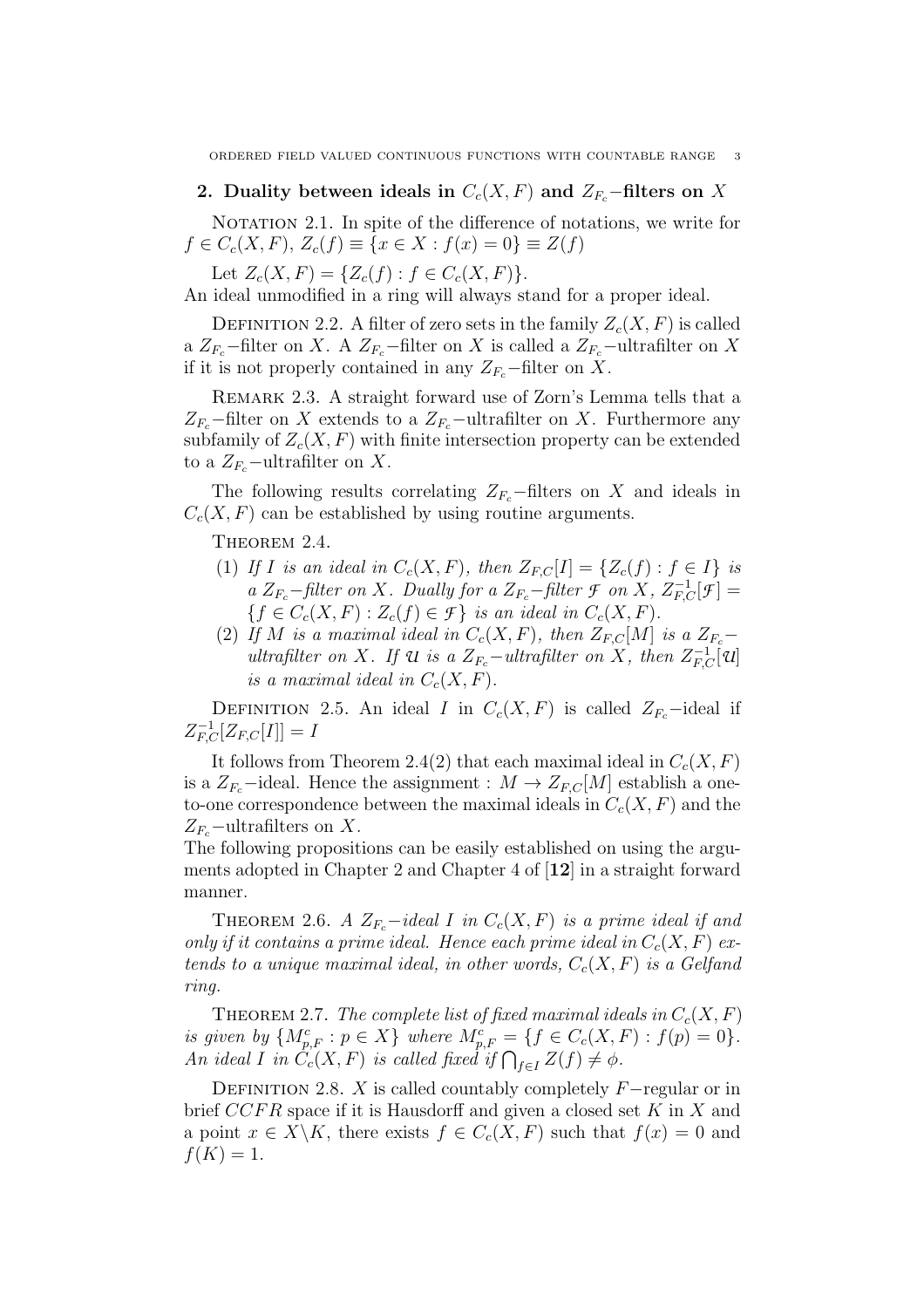It is clear that a  $CCFR$  space is  $CFR$ .

A CFR space with  $F \neq \mathbb{R}$  is zero-dimensional by Theorem 2.3 in [4]. A CCFR space with  $F = \mathbb{R}$  is the same as C−completely regular space introduced in [11] and is hence zero-dimensional space by Proposition 4.4 in [11]. Thus for all choices of the field  $F$ , a  $CCFR$  space is zerodimensional. Conversely, it is easy to prove that a zero-dimensional space X is  $CCFR$  for any totally ordered field F. Thus, the following result comes out immediately.

THEOREM 2.9. The statements written below are equivalent for a Hausdorff space  $X$  and for any totally ordered field  $F$ :

- (1) X is zero-dimensional.
- $(2)$  X is CCFR.
- (3)  $Z_c(X, F)$  is a base for closed sets in X.

The following result tells that as in the classical situation with  $F =$  $\mathbb{R}$ , in the study of the ring  $C_c(X, F)$ , one can assume without loss of generality that the ambient space  $X$  is  $CCFR$ , i.e., zero-dimensional.

THEOREM 2.10. Let X be a topological space and  $F$ , a totally ordered field. Then it is possible to construct a zero-dimensional Hausdorff space Y such that the ring  $C_c(X, F)$  is isomorphic to the ring  $C_c(Y, F)$ 

We need the following two subsidiary results to prove this theorem.

LEMMA 2.11. A Hausdorff space  $X$  is zero-dimensional if and only if given any ordered field F, there exists a subfamily  $S \subset F_c^X = \{f \in$  $F^X : f(X)$  is countable set}, which determines the topology on X in the sense that, the given topology on  $X$  is the smallest one with respect to which each function in *S* is continuous.

The proof of this lemma can be accomplished by closely following the arguments in Theorem 3.7 in [12] and using Theorem 2.9.

LEMMA 2.12. Suppose  $X$  is a topological space whose topology is determined by a subfamily  $S$  of  $F_c^X$ . Then for a topological space  $Y$ , a function  $h: Y \to X$  is continuous if and only if for each  $g \in S$ ,  $q \circ h : Y \to F$  is a continuous map.

The proof of the last lemma is analogous to that of Theorem 3.8 in [12].

PROOF. of the main theorem : Define a binary relation '∼' on X as follows : for  $x, y \in X$ ,  $x \sim y$  if and only if for each  $f \in$  $C_c(X, F), f(x) = f(y).$ 

Suppose  $Y = \{ [x] : x \in X \}$ , the set of all corresponding disjoint classes. Let  $\tau : X \to Y$  be the canonical map given by  $\tau(x) = [x]$ . Each  $f \in C_c(X, F)$  gives rise to a function  $g_f: Y \to F$  as follows: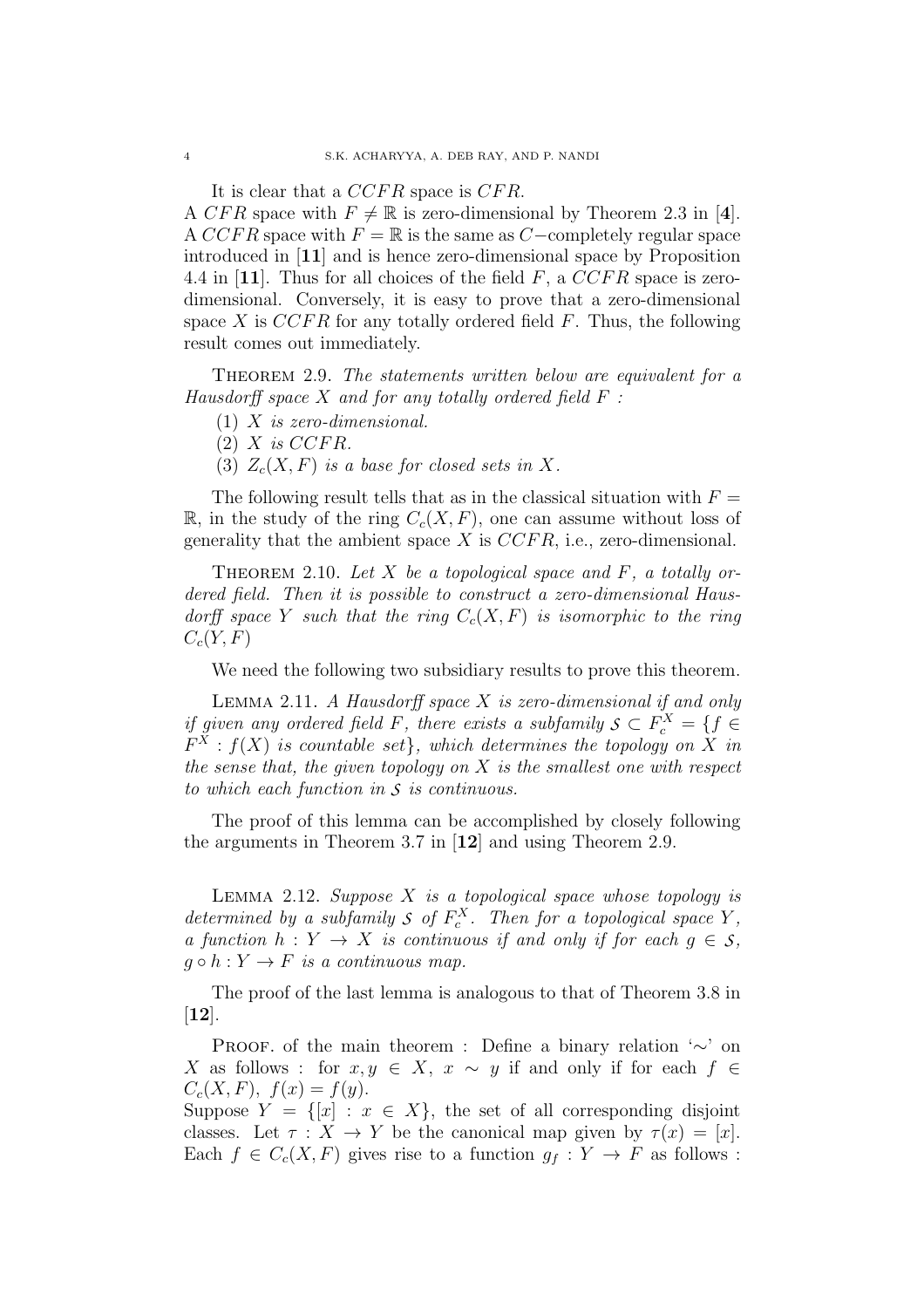$g_f [x] = f(x).$ Let  $S = \{g_f : f \in C_c(X, F)\}\$ . Then  $S \subset F_c^Y$ . Equip Y with the smallest topology, which makes each function in *S* continuous. It follows from the Lemma 2.11, that  $Y$  is a zero-dimensional space and it is easy to check that Y is Hausdorff. The continuity of  $\tau$  follows from Lemma 2.12. Now by the following arguments in Theorem 3.9 in [12], we can prove that the assignment :  $C_c(Y, F) \to C_c(X, F) : g \to g \circ \tau$  is an isomorphism onto  $C_c(X, F)$ .

The following result is a countable counterpart of a portion of Theorem 4.11 in [12].

THEOREM 2.13. For a zero-dimensional Hausdorff space  $X$  and a totally ordered field F, the following three statements are equivalent :

- $(1)$  X is compact.
- (2) Each ideal in  $C_c(X, F)$  is fixed.
- (3) Each maximal ideal in  $C_c(X, F)$  is fixed.

PROOF. (1)  $\implies$  (2) and (2)  $\implies$  (3) are trivial. We prove  $(3) \implies (1)$ : Let  $(3)$  be true.

Suppose  $\mathcal B$  is a subfamily of  $Z_c(X, F)$  with finite intersection property. Since  $Z_c(X, F)$  is a base for the closed sets in X(vide Theorem 2.9), it suffices to show that  $\bigcap \mathcal{B} \neq \phi$ .

Indeed *B* can be extended to a  $Z_{F_c}$ -ultrafilter *U* on X. In view of Theorem 2.4, we can write  $\mathcal{U} = Z_{F,C}[M]$  for a maximal ideal M in  $C_c(X, F)$ . Hence  $\bigcap \mathcal{B} \supset \bigcap \mathcal{U} \neq \emptyset$ .

Before proceeding further, we reproduce below the following basic facts about the structure space of a commutative ring with unity from  $7M, [12]$ .

Let A be a commutative ring with unity and  $\mathcal{M}(A)$ , the set of all maximal ideals in A. For each  $a \in A$ , let  $\mathcal{M}_a = \{M \in \mathcal{M}(A) : a \in M\}.$ Then the family  $\{M_a : a \in A\}$  constitutes a base for the closed sets of some topology  $\tau$  on  $\mathcal{M}(A)$ . The topological space  $(\mathcal{M}(A), \tau)$  is known as the structure space of A and is a compact  $T_1$  space. If A is a Gelfand ring, then it is established in Theorem 1.2, [13] that  $\tau$  is a Hausdorff topology on  $\mathcal{M}(A)$ . The closure of a subset  $\mathcal{M}_0$  of  $\mathcal{M}(A)$  is given by :  $\overline{\mathcal{M}_0} = \{ M \in \mathcal{M}(A) : M \supset \bigcap \mathcal{M}_0 \}$  = the hull of the kernel of  $\mathcal{M}_0$ . This is the reason why  $\tau$  is also called the hull-kernel topology on  $\mathcal{M}(A)$ .

Let us denote the structure space of the ring  $C_c(X, F)$  by the notation  $\mathcal{M}_c(X, F)$ . Since  $C_c(X, F)$  is a Gelfand ring, already verified in Theorem 2.6, it follows that  $\mathcal{M}_c(X, F)$  is a compact Hausdorff space. From now on, we assume that  $X$  is Hausdorff and zero-dimensional, and we will stick to this hypothesis throughout this article. It follows that the assignment  $\psi: X \to \mathcal{M}_c(X, F)$  given by  $\psi(p) = M_{p,F}^c$  is one-to-one.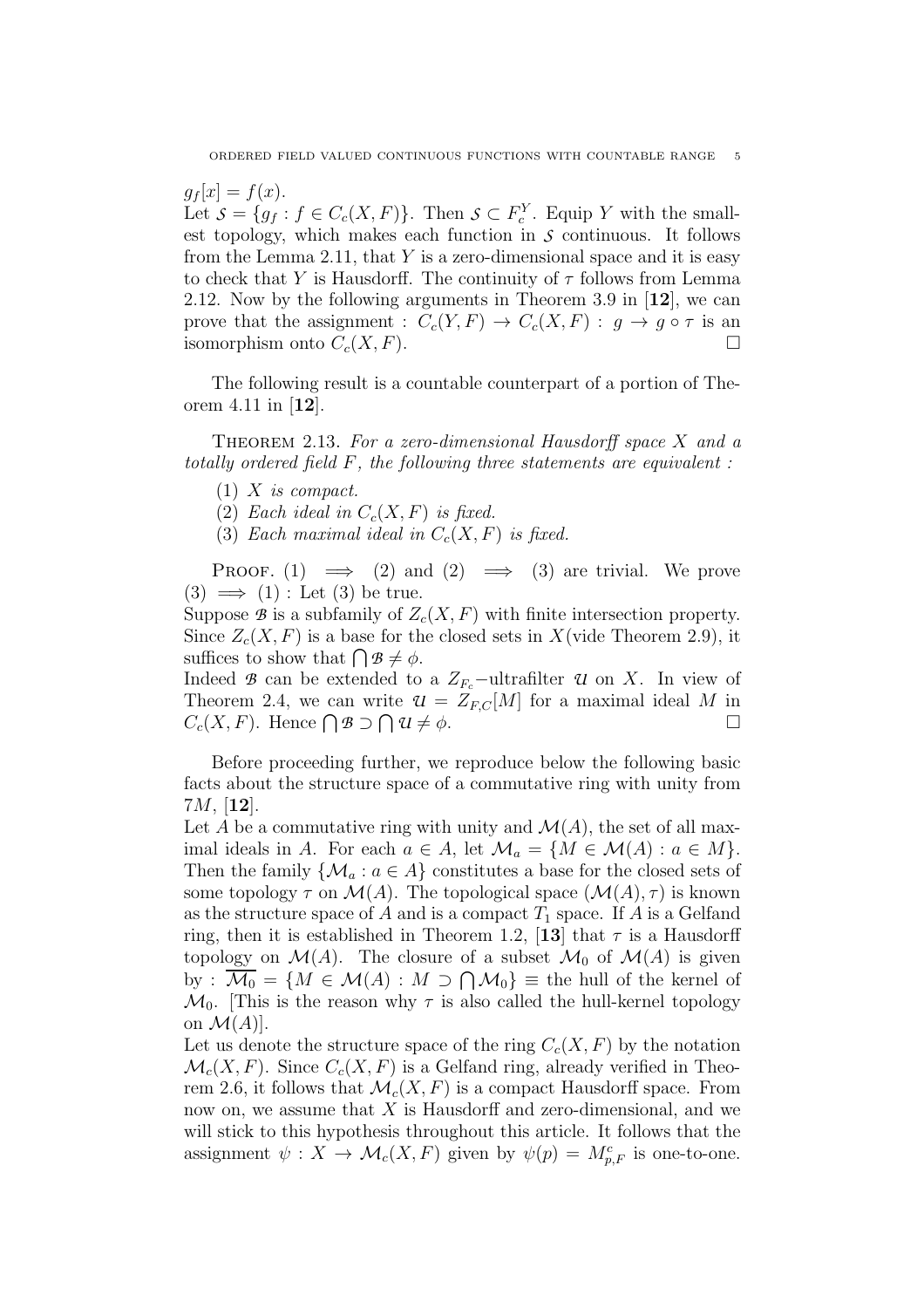Furthermore for any  $f \in C_c(X, F)$ ,

$$
\psi(Z_c(f)) = \{M_{p,F}^c : f \in M_{p,F}^c\} = \mathcal{M}_f \cap \psi(X)
$$

where  $\mathcal{M}_f = \{M \in \mathcal{M}_c(X, F) : f \in M\}.$ 

This shows that  $\psi$  exchanges the basic closed sets of the two spaces X and  $\psi(X)$ . Finally,

$$
\overline{\psi(X)} = \{ M \in \mathcal{M}_c(X, F) : M \supset \bigcap \psi(X) \}
$$

$$
= \{ M \in \mathcal{M}_c(X, F) : M \supset \bigcap_{p \in X} \{ M_{p,F}^c \} = \{ 0 \} \}
$$

$$
= \mathcal{M}_c(X, F)
$$

This leads to the following proposition :

THEOREM 2.14. The map  $\psi : X \to \mathcal{M}_c(X, F)$  given by  $\psi(p) =$  $M_{p,F}^c$  defines a topological embedding of X onto a dense subspace of  $\mathcal{M}_c(X, F)$ . In a more formal language, the pair  $(\psi, \mathcal{M}_c(X, F))$  is a Hausdorff Compactification of X.

The next result shows that the last-mentioned compactification enjoys a special extension property.

THEOREM 2.15. The compactification  $(\psi, \mathcal{M}_c(X, F))$  enjoys the  $C-extension$  property (see Definition 2.5 in [6]) in the following sense, given a compact Hausdorff zero-dimensional space Y and a continuous map  $f: X \to Y$ , there can be defined a continuous map  $f^c$ :  $\mathcal{M}_c(X, F) \to Y$  with the following property :  $f^c \circ \psi = f$ .

PROOF. This can be accomplished by closely adapting the arguments made in the second paragraph in the proof of the Theorem 2.7 in [6]. However, to make the paper self-contained, we sketch a brief outline of the main points of its proof.

Let  $M \in \mathcal{M}_c(X, F)$ . Define as in [6],  $M = \{g \in C_c(Y, F) : g \circ f \in M\}.$ Then M is a prime ideal in  $C_c(Y, F)$ . Since  $C_c(Y, F)$  is Gelfand ring and Y is compact and zero-dimensional, it follows from Theorem 2.13 that there exists a unique  $y \in Y$  such that  $\bigcap_{g \in \widetilde{M}} Z_c(g) = \{y\}$ . Set  $f^c(M) = y$ . Then  $f^c : \mathcal{M}_c(X, F) \to Y$  is the desired continuous  $\Box$ 

REMARK 2.16. If the structure space  $\mathcal{M}_c(X, F)$  of  $C_c(X, F)$  is zerodimensional, then  $(\psi, \mathcal{M}_c(X, F))$  is topologically equivalent to the Banaschewski Compactification  $\beta_0 X$  of X. [see the comments after Definition 2.5 in [6]].

We shall now impose a condition on F; sufficient to make  $\mathcal{M}_c(X, F)$ zero-dimensional.

THEOREM 2.17. Suppose the totally ordered field  $F$  is either uncountable or a countable subfield of  $\mathbb{R}$ . Then given  $f \in C_c(X, F)$ , there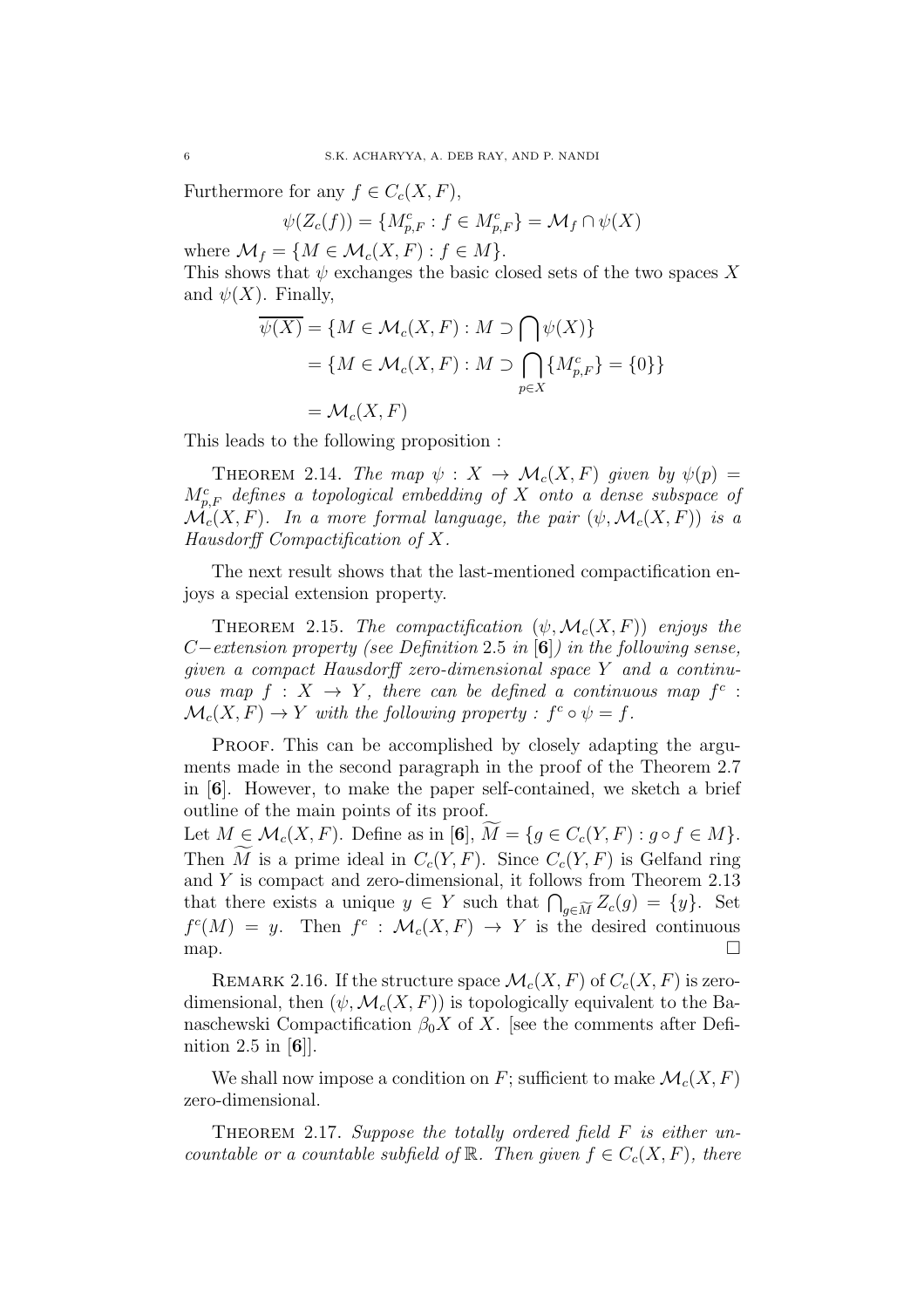exists an idempotent  $e \in C_c(X, F)$  such that e is a multiple of f and  $(1-e)$  is a multiple of  $(1-f)$ 

PROOF. We prove this theorem with the assumption that  $F$  is uncountable. The proof for the case when  $F$  is a countable subfield of R can be accomplished on using some analogous arguments. We first assert that the interval  $[0, 1] = {\alpha \in F : 0 \leq \alpha \leq 1}$  is an uncountable set. This is immediate if  $F$  is Archimedean ordered because in that case  $F^+ = \{ \alpha \in F : \alpha \geq 0 \} = \bigcup_{n \in \mathbb{N} \cup \{0\}} [n, n+1]$  and for each  $n \in \mathbb{N} \cup \{0\}, [n, n+1]$  is equipotent with  $[0, 1]$  through the translation map :  $\alpha \to (\alpha+n)$ ,  $\alpha \in [0,1]$ . Now suppose that F is non-Archimedean ordered field. If possible let  $[0, 1]$  be a countable set. Then the set  $F^+\setminus\bigcup_{n\in\mathbb{N}\cup\{0\}}[n,n+1]$  becomes an uncountable set, which means that the set of all infinitely large members of  $F$  make an uncountable set. Consequently, the set  $I = \{ \alpha \in F^+ : 0 < \alpha < \frac{1}{n} \text{ for each } n \in \mathbb{N} \}$ comprising of the infinitely small members of  $F$  is an uncountable set. But it is easy to see that  $I \subset (0,1)$  and therefore  $(0,1)$  turns out to be an uncountable set – a contradiction. Thus it is proved that  $[0, 1]$ is an uncountable set [and consequently for any  $\alpha > 0$  in F,  $(0, \alpha)$ ] becomes an uncountable set]. So we can choose  $r \in (0,1)$  such that  $r \notin f(X)$ . Let,  $W = \{x \in X : f(x) < r\} = \{x \in X : f(x) \leq r\}$  and so  $X\setminus W = \{x \in X : f(x) > r\} = \{x \in X : f(x) \geq r\}.$  It is clear that W and  $X\setminus W$  are clopen sets in X and the function  $e: X \to F$  defined by  $e(W) = \{0\}$  and  $e(X\backslash W) = \{1\}$  is an idempotent in  $C_c(X, F)$ . We see that  $Z_c(f) \subset Z_c(e)$  and  $Z_c(1-f) \subset Z_c(1-e)$  and we can say that  $Z_c(e)$  is a neighbourhood of  $Z_c(f)$  and  $Z_c(1-e)$  is a neighbourhood of  $Z_c(1-f)$  in the space X. Hence e is a multiple of f and  $(1-e)$  is a multiple of  $(1 - f)$ . [compare with the arguments made in Remark 3.6] in  $[7]$ .

THEOREM 2.18. The structure space  $\mathcal{M}_c(X, F)$  of  $C_c(X, F)$  is zerodimensional and hence  $\mathcal{M}_c(X, F) = \beta_0 X$ .

[Here  $F$  is either uncountable or a countable subfield of  $\mathbb{R}$ ]

**PROOF.** Recall the notation for  $f \in C_c(X, F)$ ,  $\mathcal{M}_f = \{M \in \mathcal{M}_c(X, F)\}$  $F$  :  $f \in M$ . Suppose  $M \in \mathcal{M}_c(X, F)$  is such that  $M \notin \mathcal{M}_f$ . It suffices to find out an idempotent e in  $C_c(X, F)$  with the property :  $\mathcal{M}_f \subset \mathcal{M}_e$  and  $M \notin \mathcal{M}_e$ . The simple reason is that  $e.(1-e) = e-e^2 =$  $e - e = 0$  and hence  $\mathcal{M}_e = \mathcal{M}_c(X, F) \backslash \mathcal{M}_{(1-e)}$ , consequently  $\mathcal{M}_e$  is a clopen set in  $\mathcal{M}_c(X, F)$ . Now towards finding out such an idempotent let us observe that  $M \notin \mathcal{M}_f$  implies that  $f \notin M$ , which further implies that  $\langle f, M \rangle = C_c(X, F)$ . Hence we can write :  $1 = f \cdot h + g$ , where  $h \in C_c(X, F)$  and  $g \in M$ . By Theorem 2.17, there exists an idempotent e in  $C_c(X, F)$  such that  $e = g_1 \cdot g$  and  $(1 - e) = g_2 \cdot (1 - g)$ , where  $g_1, g_2 \in C_c(X, F)$ . Now let  $N \in \mathcal{M}_f$ , then  $f \in N$  and so  $f.h \in N$ , which implies that  $(1 - g) \in N$  consequently  $(1 - e) \in N$ . Therefore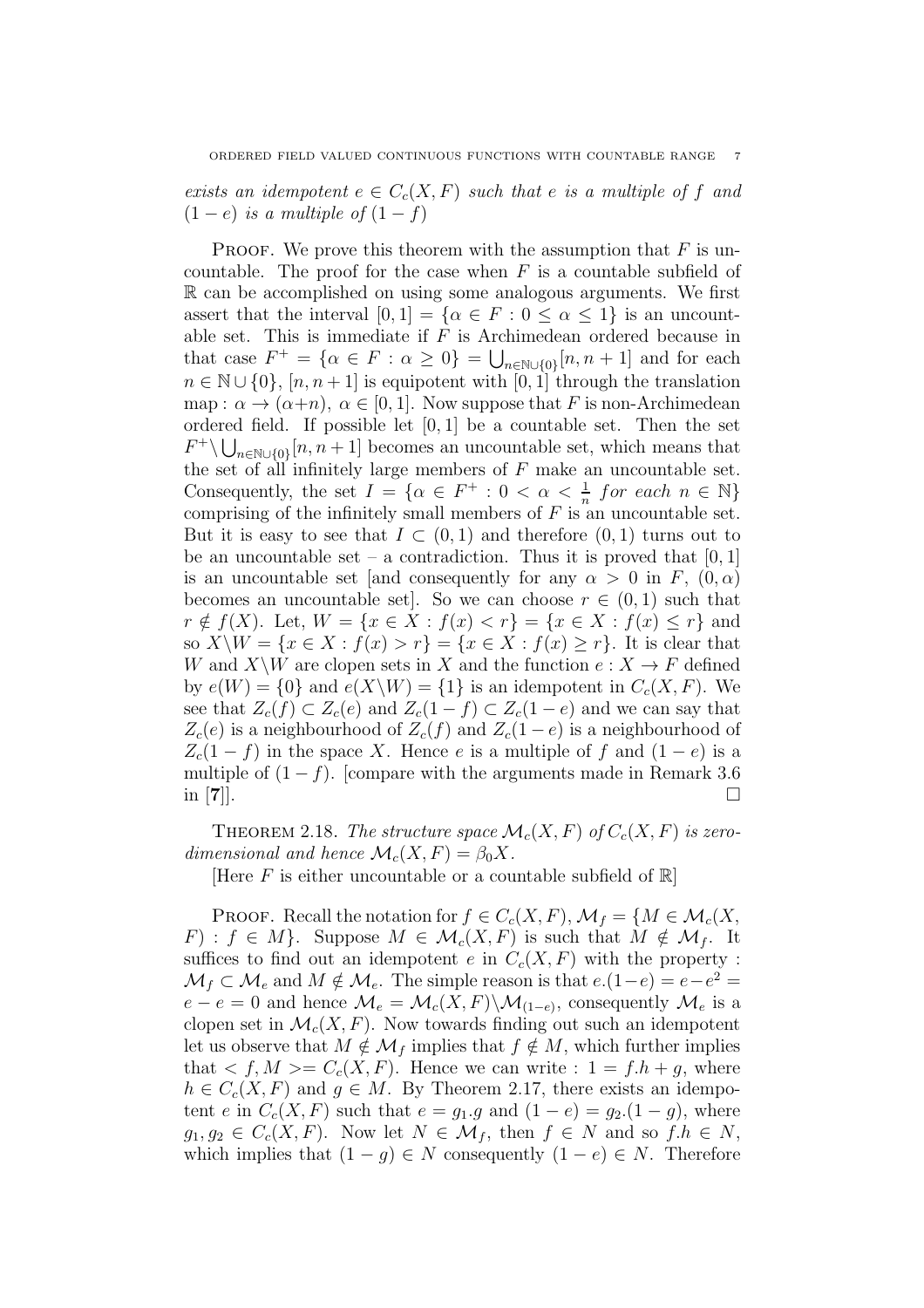$e \notin N$ , which means that  $N \notin \mathcal{M}_e$ , i.e.,  $N \in \mathcal{M}_c(X, F) \backslash \mathcal{M}_e$ . Again since  $q \in M$ , it follows that  $e \in M$ , thus  $M \in \mathcal{M}_e$ .

REMARK 2.19. On choosing  $F = \mathbb{R}$  and  $X = \mathbb{Q}$  in the above Theorem 2.18, we get that  $\beta_0 \mathbb{Q} =$  structure space of  $C(\mathbb{Q}, \mathbb{R}) = \beta \mathbb{Q}$ . Thus  $\beta\mathbb{Q}$  becomes zero-dimensional, i.e.,  $\mathbb{Q}$  is strongly zero-dimensional. This is a standard result in General Topology – indeed a Lindelöf zerodimensional space is strongly zero-dimensional. [Theorem 6.2.7, [10]].

One of the major achievements in the theory of  $C(X)$  is that a complete description of the maximal ideals in this ring can be given. This is a remark made in the beginning of Chapter 6 in [12]. In order to give such a description, it becomes convenient to archive  $\beta X$  as the space of Z–ultrafilter on X equipped with the Stone- topology and formal construction of such a thing is dealt in rigorously in Chapter 6 in [12]. We follow the same technique in order to furnish an explicit description of maximal ideals in  $C_c(X, F)$ .

For each  $p \in X$ , let  $A_{p,F}^c = \{ Z \in Z_c(X,F) : p \in Z \} \equiv Z_{F,C}[M_{p,F}^c]$ . Thus X is a readymade index set for the family of fixed  $Z_{F_c}$  –ultrafilters on X. As in Chapter 6, [12], we extend the set X to a set  $\alpha X$  to serve as an index set for the family of all  $Z_{F_c}$ −ultrafilters on X. For  $p \in \alpha X$ , let the corresponding  $Z_{F_c}$ -ultrafilter be designated as  $A_c^{p,F}$  with the understanding that if  $p \in X$ , then  $A_c^{p,F} = A_{p,F}^c$ .

For  $Z \in Z_c(X, F)$ , let  $\overline{Z} = \{p \in \alpha X : Z \in A_c^{p, F}\}$ . Then  $\{\overline{Z} : z \in$  $Z_c(X, F)$ } makes a base for the closed sets of some topology on  $\alpha X$ in which for  $Z \in Z_c(X, F)$ ,  $\overline{Z} = cl_{\alpha X} Z$ . Furthermore, for  $Z_1, Z_2 \in$  $Z_c(X, F)$ ,  $\overline{Z_1 \cap Z_2} = \overline{Z_1} \cap \overline{Z_2}$  and  $\alpha X$  becomes a compact Hausdorff space containing X as a dense subset. Also given a point  $p \in \alpha X$ ,  $A_c^{p,F}$ is the unique  $Z_{F_c}$ -ultrafilter on X which converges to p and finally  $\alpha X$ possesses the C−extension property meaning that if Y is a compact Hausdorff zero-dimensional space and  $f : X \to Y$ , a continuous map, then f can be extended to a continuous map  $f^{\#}$ :  $\alpha X \to Y$ . All these facts can be realized just by closely following the arguments in Chapter 6 in [12].

THEOREM 2.20. The space  $\alpha X$  is a zero-dimensional space.

 $[B]$ lanket assumption: F is either an uncountable field or a countable subfield of  $\mathbb{R}$ 

PROOF. Let  $p \in \alpha X$  and  $Z \in Z_c(X, F)$  be such that  $p \notin \overline{Z}$ . It suffices to find out a clopen set K in  $\alpha X$  such that  $\overline{Z} \subset K$  and  $p \notin K$ .

Now  $p \notin \overline{Z} \implies Z \notin A_c^{p,F}$ . Since  $A_c^{p,F}$  is a  $Z_{F_c}$ -ultrafilter, this implies that there exists  $Z^* \in A_c^{p,F}$  such that  $Z \cap Z^* = \phi$ . Hence there exists  $f \in C_c(X, F)$  such that  $f: X \to [0, 1]$  in F such that  $f(Z^*) = \{0\}$  and  $f(Z) = \{1\}$ . Using the hypothesis that F is an uncountable field, and take note of the arguments in the proof of the Theorem 2.17, we can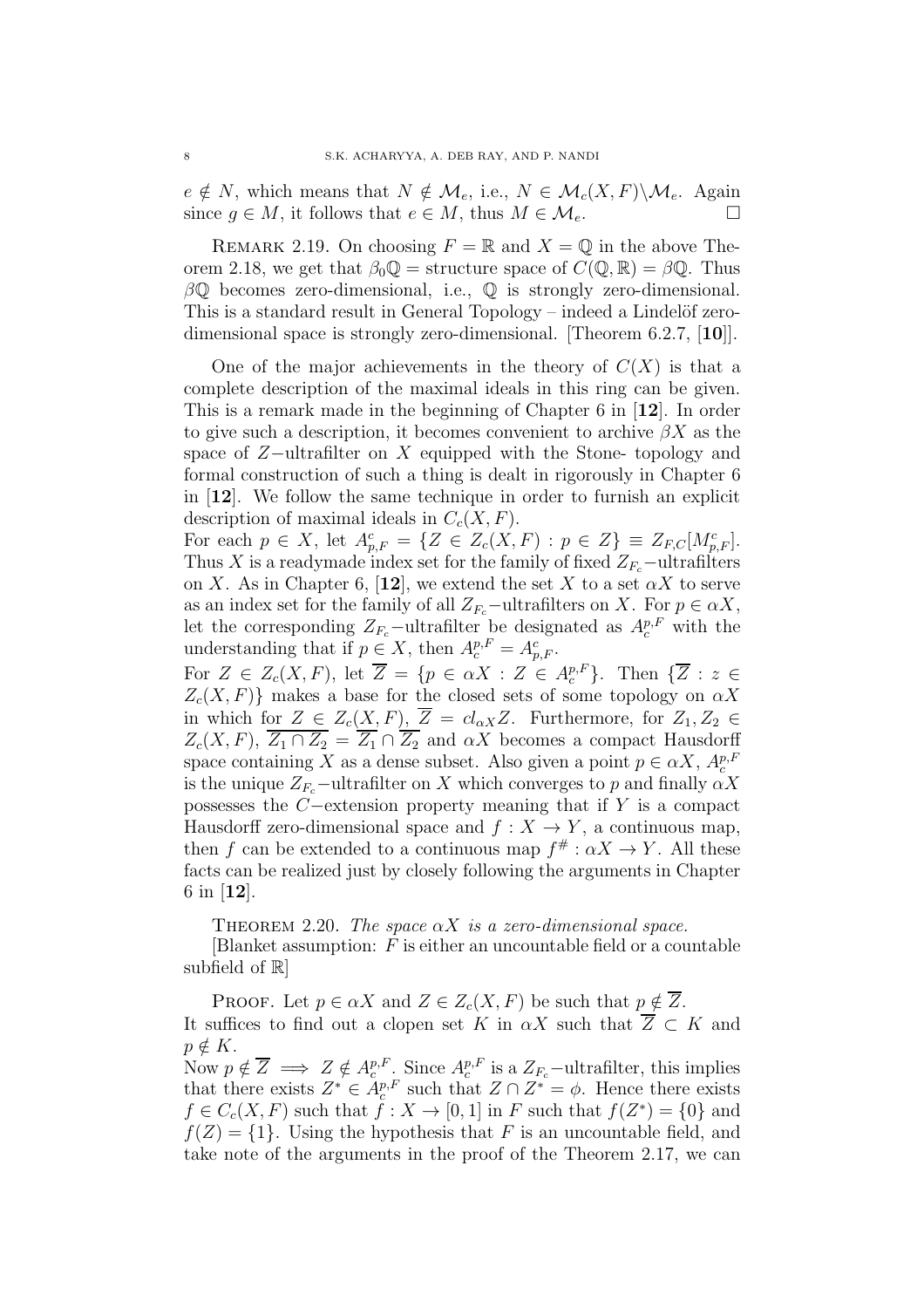find out an  $r \in (0,1)$  in F such that  $r \notin f(X)$  [analogous arguments can be made if F is a countable subfield of  $\mathbb{R}$ .

Let  $K = \{x \in X : f(x) > r\} = \{x \in X : f(x) \ge r\}.$  Then K is a clopen set in X containing Z and therefore  $\overline{Z} \subset K$ . Now  $Z^* \subset X\backslash K$ implies  $Z^* \cap K = \phi$  and hence  $\overline{Z^*} \cap \overline{K} = \phi$ , i.e.,  $\overline{Z^*} \cap K = \phi$ . Since  $Z^* \in A_c^{p,F}$  and therefore  $p \in Z^*$ , this further implies that  $p \notin K$ .  $\Box$ 

REMARK 2.21. Since  $\alpha X$  enjoys the C−extension property and is zero-dimensional, it follows from Definition 2.5 in [6] that  $\alpha X$  is essentially the same as  $\beta_0 X$ , the Banaschewski Compactification of X and hence we can write for any  $p \in \beta_0 X$  and  $Z \in Z_c(X, F)$ ,  $Z \in A_c^{p, F}$ <br>if and only if  $p \in cl_{\beta_0 X}$ . If we now write  $M_c^{p, F} = Z_{F, C}^{-1}[A_c^{p, F}]$ , then this becomes a maximal ideal in  $C_c(X, F)$ . Since by Theorem 2.4(2), there is already realized a one-to-one correspondence between maximal ideals in  $C_c(X, F)$  and  $Z_{F_c}$ -ultrafilters on X via the map  $M \to Z_{F,C}[M]$ , a complete description of the maximal ideals in  $C_c(X, F)$  is given by the list  $\{M_c^{p,F} : p \in \beta_0 X\}$  where  $M_c^{p,F} = \{f \in c_c(X, F) : p \in cl_{\beta_0 X} Z_c(f)\}\$ 

# 3. The ideals  $O^{p,F}_{c}$  and a formula for  $C^c_K(X,F)$

For each  $p \in \beta_0 X$ , set

 $O_c^{p,F} = \{f \in C_c(X,F) : cl_{\beta_0 X} Z_c(f) \text{ is a neighbourhood of } p \text{ in } \beta_0 X\}$ Then the following facts come out as modified countable analogue of the relations between the ideals  $M^p$  and  $O^p$  in the classical scenario recorded in 7.12, 7.13, 7.15 in [12]. Also see Lemma 4.11 in [7] in this connection.

THEOREM 3.1. Let the ordered field  $F$  be either uncountable or a countable subfield of R. Then for a zero-dimensional Hausdorff space X, the following statements are true :

- (1)  $O_c^{p,F}$  is a  $Z_{F_c}$ -ideal in  $C_c(X, F)$  contained in  $M_c^{p,F}$ .
- (2)  $O_c^{p,F} = \{f \in C_c(X,F) : \text{there exists an open neighbourhood } V\}$ of p in  $\beta_0 X$  such that  $Z_c(f) \supset V \cap X$ .
- (3) For  $p \in \beta_0 X$  and  $f \in C_c(X, F)$ ,  $f \in O_c^{p, F}$  if and only if there exists  $g \in C_c(X, F) \backslash M_c^{p, F}$  such that  $f.g = 0$ , hence each nonzero element in  $O_c^{p,F}$  is a divisor of zero in  $C_c(X, F)$ . Indeed  $O_c^{p,F}$  is a  $z^o$ -ideal in  $C_c(X, F)$ .
- (4) An ideal I in  $C_c(X, F)$  is extendable to a unique maximal ideal if and only if there exists  $p \in \beta_0 X$  such that  $O_c^{p,F} \subset I$ .
- (5) For  $p \in \beta_0 X$ ,  $O_c^{p,F}$  is a fixed ideal if and only if  $p \in X$ .

**PROOF.** The statements  $(1)$ ,  $(2)$  and  $(4)$  can be proved by making arguments parallel to those adopted to prove the corresponding results in the classical situation with  $F = \mathbb{R}$  in Sections 7.12, 7.13, 7.15 in [12]. We prove only the statements (3) and (5).

To prove (3), let  $f \in O_c^{p,F}$ . Then by (2), there exists an open neighbourhood V of p in  $\beta_0 X$  such that  $Z_c(f) \supset V \cap X$ . Since  $\beta_0 X$  is zero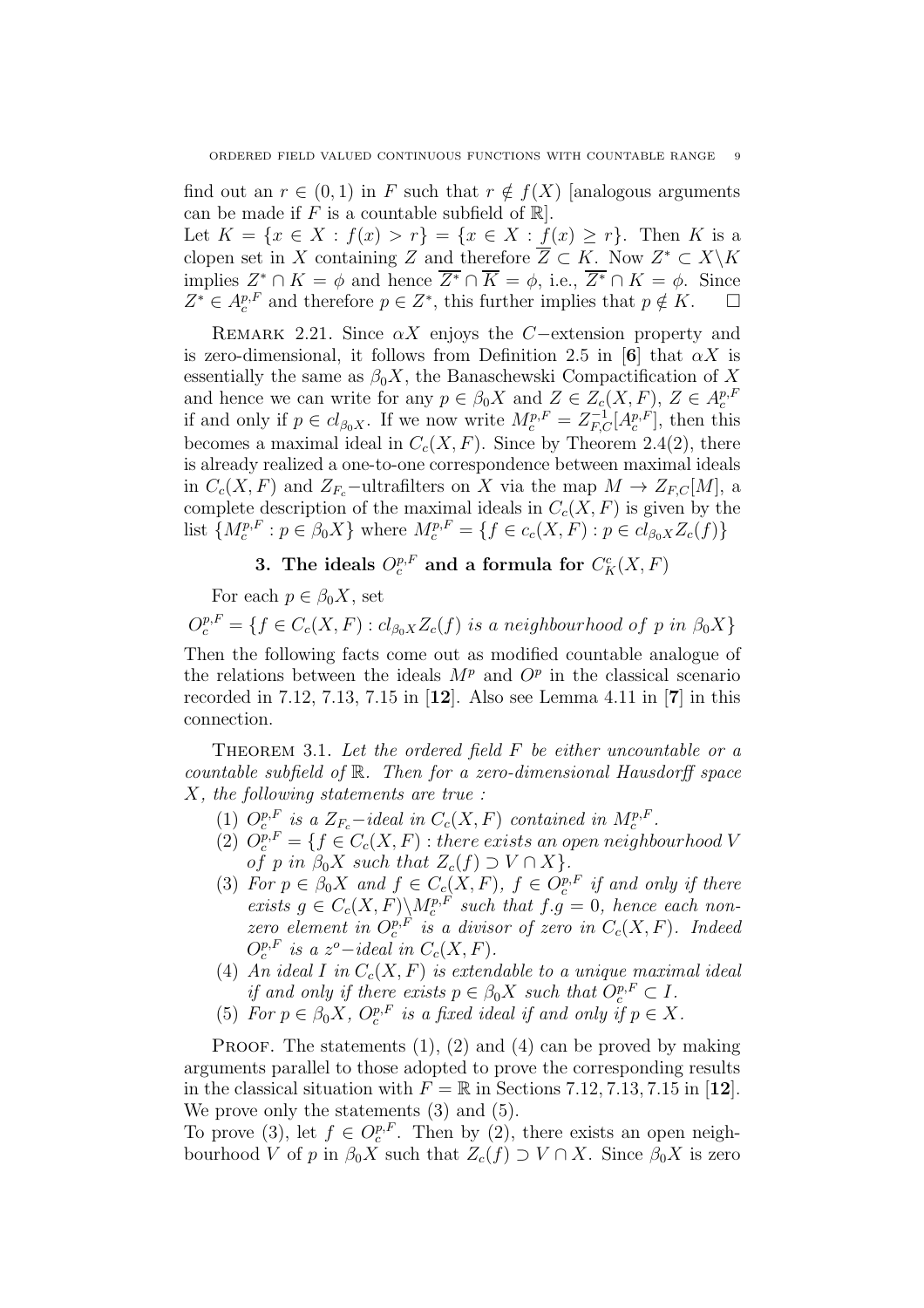dimensional, there exists a clopen set K in  $\beta_0 X$  such that  $\beta_0 X \setminus V \subset K$ and  $p \notin K$ . The function  $h : \beta_0 X \to F$ , defined by  $h(K) = \{0\}$ and  $h(\beta_0 X \backslash K) = \{1\}$  belongs to  $C_c(\beta_0 X, F)$ . Take  $g = h|_X$ . Then  $g \in C_c(X, F)$ ,  $f.g = 0$  and  $p \notin cl_{\beta_0 X} Z_c(g)$ , hence  $g \notin M_c^{p, F}$ .

Conversely let there exist  $g \in C_c(X, F) \backslash M_c^{p, F}$  such that  $f.g = 0$ . Then  $p \notin cl_{\beta_0 X} Z_c(g)$ . Therefore there exists an open neighbourhood V of p in  $\beta_0 X$  such that  $V \cap Z_c(g) = \phi$ . Since  $Z_c(f) \cup Z_c(g) = X$ , it follows that  $X \cap V \subset Z_c(f)$ . Hence from (2), we get that  $f \in O_c^{p,F}$ .

To prove the last part of  $(3)$ , we recall that an ideal  $I$  in a commutative ring A with unity is called a z<sup>o</sup>-ideal if for each  $a \in I$ ,  $P_a \subset I$ , where  $P_a$  is the intersection of all minimal prime ideals in A containing a. We reproduce the following useful formula from Proposition 1.5 in [8], which is also recorded in Theorem 3.10 in  $[6]$  : if A is a reduced ring meaning that 0 is the only nilpotent member of A, then  $P_a = \{b \in A : Ann(a) \subset Ann(b)\},$  where  $Ann(a) = \{c \in A : a.c = 0\}$ is the annihilator of a in A. Hence for any  $f \in C_c(X, F)$ ,  $P_f \equiv$ the intersection of all minimal prime ideals in  $C_c(X, F)$  which contain  $f = \{ g \in C_c(X, F) : Ann(f) \subset Ann(g) \}.$ 

Now to show that  $O_c^{p,F}$  is a z<sup>o</sup>-ideal in  $C_c(X, F)$ , for any  $p \in \beta_0 X$ , choose  $f \in O_c^{p,F}$  and  $g \in P_f$ . Therefore  $Ann(f) \subset Ann(g)$ . But from the result (3), we see that there exists  $h \in C_c(X, F) \backslash M_c^{p, F}$  such that  $f.h = 0$  and hence  $h \in Ann(f)$ . Consequently,  $h \in Ann(g)$ , i.e.,  $g.h = 0$ . Thus  $P_f \subset O_c^{p,F}$  and hence  $O_c^{p,F}$  is a  $z^o$ -ideal in  $C_c(X, F)$ . Proof of (5) : If  $p \in X$ , then  $M_c^{p,F} = M_{p,F}^c$ , a fixed ideal, hence  $O_c^{p,F}$  is also fixed.

Now let  $p \in \beta_0 X \backslash X$ . Choose  $x \in X$  and a closed neighbourhood W of p in  $\beta_0 X$  such that  $x \notin W$ . Since  $\beta_0 X$  is zero-dimensional, there exists a clopen set K in  $\beta_0 X$  such that  $W \subset K$  and  $x \notin K$ . Let  $g : \beta_0 X \to F$  be defined by  $g(K) = \{0\}$  and  $g(\beta_0 X \setminus K) = \{1\}$ . Then  $g \in C_c(\beta_0 X, F)$  and hence  $h = g|_X \in C_c(X, F)$ . We observe that  $h(x) = 1$  and  $Z_c(h) \supset K \cap X$ . It follows from the result (2) that  $h \in O_c^{p,F}$ . This proves that  $O_c^{p,F}$  is a free ideal in  $C_c(X, F)$ 

The following properties of  $C_K^c(X, F) = \{f \in C_c(X, F) : f \text{ has }$ compact support i.e.  $cl_X(X\backslash Z_c(f))$  is compact} can be established as parallel to the analogous properties of the ring  $C_K(X) = \{f \in C(X) :$ f has compact support given in 4D,  $[12]$ .

THEOREM 3.2. Let  $X$  be Hausdorff and zero-dimensional. Then:

- (1)  $C_K^c(X, F) \subset C_c(X, F) \cap C^*(X, F)$ , where  $C^*(X, F) = \{f \in$  $C(X, F) : cl_F f(X)$  is compact and equality holds if and only if X is compact.
- (2) If X is non-compact, then  $C_K^c(X, F)$  is an ideal(proper) of  $C_c(X, F)$ .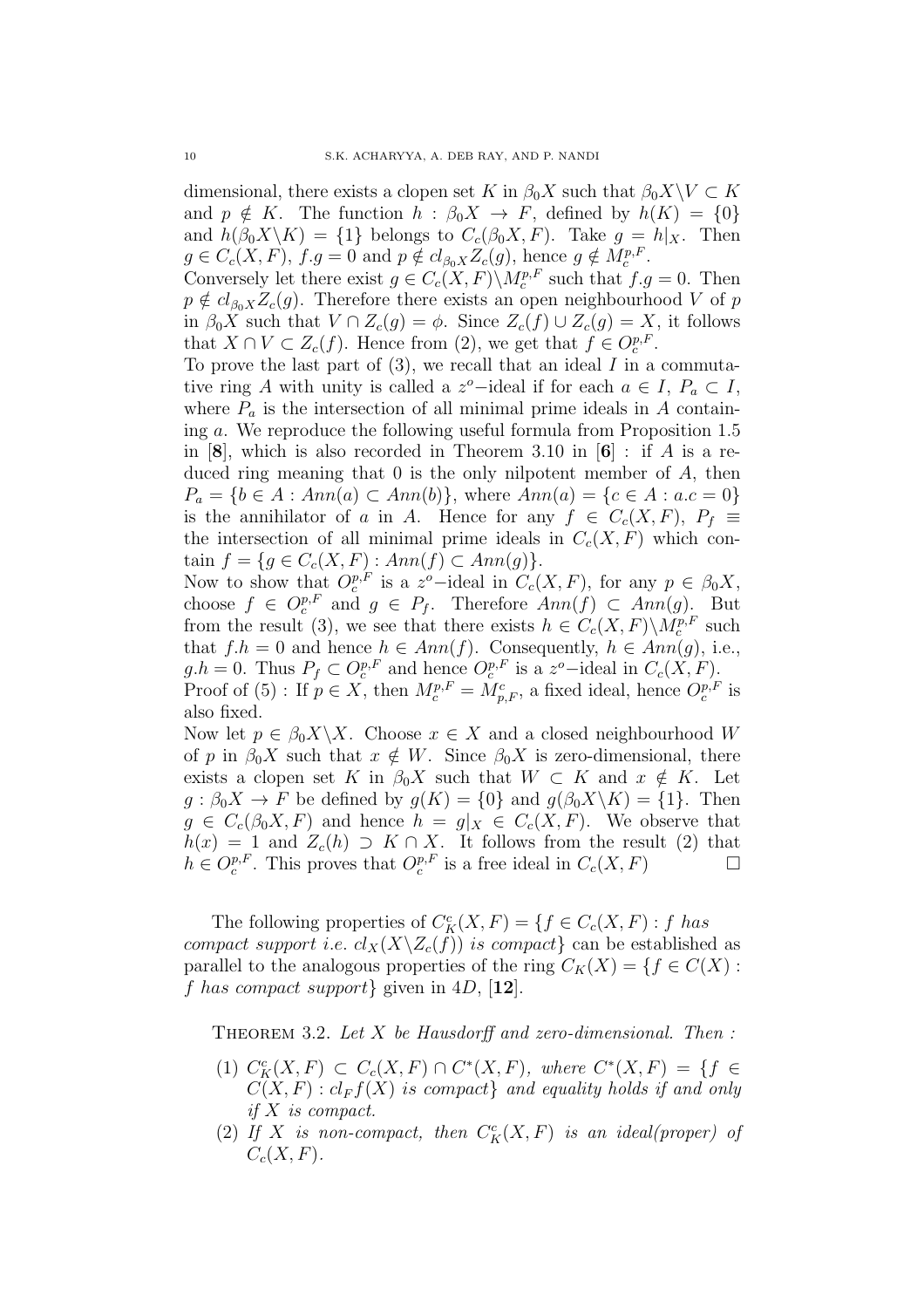- (3)  $C_K^c(X, F)$  is contained in every free ideal of  $C_c(X, F)$ .  $C_K^c(X, F)$ itself is a free ideal of  $C_c(X, F)$  if and only if X is non-compact and locally compact.
- (4) X is nowhere locally compact if and only if  $C_K^c(X, F) = \{0\}$ and this is the case when and only when  $\beta_0 X \backslash X$  is dense in  $\beta_0 X$ . [Compare with 7F4, [12]]

REMARK 3.3.  $C_K^c(X, F) \subset \bigcap \{O_c^{p,F} : p \in \beta_0 X \backslash X\}.$ This follows from Theorem 3.1(5) and Theorem 3.2(3).

To show that equality holds in the last inclusion relation, we need the following subsidiary result.

THEOREM 3.4. Let  $f \in C_c(X, F)$  be such that  $cl_{\beta_0 X} Z_c(f)$  is a neighbourhood of  $\beta_0 X \backslash X$ . Then  $f \in C_K^c(X, F)$ .

**PROOF.** It suffices to show that  $supp(f) \equiv cl_X(X \setminus Z_c(f))$  is closed in  $\beta_0 X$  and hence compact. As  $Z_c(f)$  is closed in X, it follows that  $cl_{\beta_0X}Z_c(f) \cap (X\backslash Z_c(f)) = \phi$ . The hypothesis tells that there exists an open set W in  $\beta_0 X$  such that  $\beta_0 X \setminus X \subset W \subset cl_{\beta_0 X} Z_c(f)$ . Hence  $W \cap (X \backslash Z_c(f)) = \phi$ , which further implies because W is open in  $\beta_0 X$ that  $W \cap cl_{\beta_0 X}(X \backslash Z_c(f)) = \phi$ . Consequently  $W \cap cl_X(X \backslash Z_c(f)) = \phi$ . Since  $\beta_0 X \setminus X \subset W$ , it follows therefore that no point of  $\beta_0 X \setminus X$  is a limit point of  $cl_X(X\backslash Z_c(f))$  in the space  $\beta_0X$ . Thus there does not exist any limiting point of  $cl_X(X\backslash Z_c(f))$  outside it in the entire space  $\beta_0 X$ . Hence  $cl_X(X\backslash Z_c(f))$  is closed in  $\beta_0 X$ .

THEOREM 3.5. Let  $X$  be zero-dimension and Hausdorff. Then  $C_K^c(X, F) = \bigcap \{O_c^{p, F} : p \in \beta_0 X \backslash X\}$ 

PROOF. Let  $f \in O_c^{p,F}$  for each  $p \in \beta_0 X \backslash X$ . Then  $cl_{\beta_0 X} Z_c(f)$ is a neighbourhood of each point of  $\beta_0 X \backslash X$  in the space  $\beta_0 X$ . It follows from Theorem 3.4 that  $f \in C_K^c(X, F)$ . Thus  $\bigcap \{O_c^{p, F}: p \in$  $\beta_0 X \setminus X$   $\subset C_K^c(X, F)$ . The reversed implication relation is already realized in Remark 3.3. Hence  $C_K^c(X, F) = \bigcap \{O_c^{p,F} : p \in \beta_0 X \setminus X\}$ .  $\Box$ 

# 4. Von Neumann regularity of  $C_c(X, F)$  versus P−space X

We recall from [3] that X is called  $P_F$ -space if  $C(X, F)$  is a Von-Neumann regular ring. By borrowing the terminology from [11], we call a zero-dimensional space X, a countably  $P_F$ -space or  $CP_F$ -space if  $C_c(X, F)$  is Von-Neumann regular ring. Thus in this terminology,  $CP_{\mathbb{R}}$ −spaces are precisely  $CP$ −spaces introduced in [11], Definition 5.1. It is still undecided whether there exist an ordered field F and a zero-dimensional space X for which X is a  $P_F$ -space without being a P−space (see the comments preceding Definition 3.3 in [3]). However, we shall prove that subject to the restrictions imposed on the field  $F$ . already used several times in this paper,  $CP_F$ –spaces and P−spaces are one and the same. We want to mention in this context that the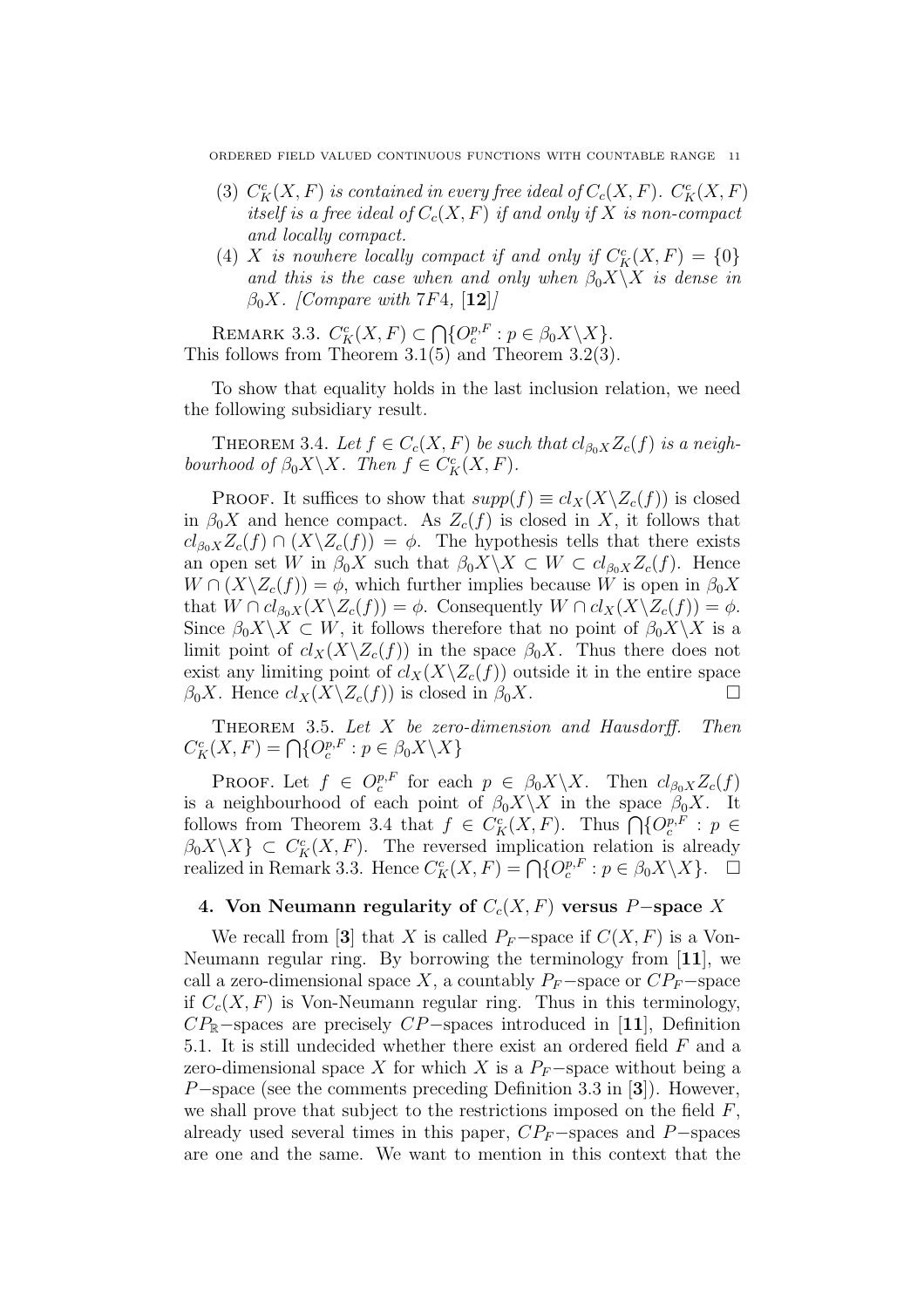zero set of a function f in  $C(X, F)$  may not be a  $G_{\delta}$ -set [see Theorem 2.2 in [3]]. In contrast, we shall show that the zero set of a function lying in  $C_c(X, F)$  is necessarily a  $G_{\delta}$ -set. Before proceeding further, we make the assumption throughout the rest of this article that the ordered field  $F$  is either uncountable or a countable subfield of  $\mathbb{R}$ .

THEOREM 4.1. A zero set  $Z \in Z_c(X, F)$  is a  $G_{\delta} - set$ .

**PROOF.** We can write  $Z = Z_c(f)$  for some  $f \geq 0$  in  $C_c(X, F)$ . Since  $f(X)$  is a countable subset of F, we can write,  $f(X)\setminus\{0\}$  =  $\{r_1, r_2, ..., r_n, ...\}$ ; a countable set in  $F^+$ Ò  $\{X_1, Y_2, ..., Y_n, ...\}$ ; a countable set in  $F^+$ . It follows that  $Z_c(f) = \sum_{n=1}^{\infty} f^{-1}(-r_n, r_n) =$  a  $G_{\delta}$ -set in X.

The following results are generalized versions of Proposition 4.3, Theorem 5.5 and Corollary 5.7 in [11].

THEOREM 4.2. If A and B are disjoint closed sets in X with  $A$ , compact, then there exists  $f \in C_c(X, F)$  such that  $f(A) = \{0\}$  and  $f(B) = \{1\}$ 

THEOREM 4.3. For  $f \in C_c(X, F)$ ,  $Z_c(f)$  is a countable intersection of clopen sets in X

**PROOF.** As in the proof of Theorem 4.1, we can assume  $f \geq 0$  and  $f(X)\setminus\{0\} = \{r_1, r_2, ..., r_n, ...\}$ . Now if F is an uncountable ordered field, then for each  $n \in \mathbb{N}$ , we can choose  $s_n \in F$  such that  $0 < s_n < r_n$ and  $s_n \notin \{r_1, r_2, ..., r_n, ...\}$ . On the other hand, if F is a countable subfield of R, then we can pick up for each  $n \in \mathbb{N}$  an irrational point denoted by the same symbol  $s_n$  with the above-mentioned condition, i.e.,  $0 < s_n < r_n$  and  $s_n \notin \{r_1, r_2, ..., r_n, ...\}$ . It follows that  $Z_c(f) =$  $\bigcap_{n=1}^{\infty} f^{-1}(-s_n, s_n) = \bigcap_{n=1}^{\infty} f^{-1}[-s_n, s_n] = \text{a countable intersection of}$ clopen sets in  $X$ .

THEOREM 4.4. A countable intersection of clopen sets in  $X$  is a zero set in  $Z_c(X, F)$  (equivalently, a countable union of clopen sets in X is a co-zero set, i.e., the complement in X of a zero set in  $Z_c(X, F)$ ).

PROOF. Since in any topological space, a countable union of clopen sets can be expressed as a countable union of pairwise disjoint clopen sets, we can start with a countable family  $\{L_i\}_{i=1}^{\infty}$  of pairwise disjoint clopen sets in X. For each  $n \in \mathbb{N}$ , define a function  $e_n : X \to F$  as follows :  $e_n(L_n) = \{1\}$  and  $e_n(X \backslash L_n) = \{0\}$ . Then  $e_n \in C_c(X, F)$ and is an idempotent in this ring. Furthermore, it is easy to see that if  $m \neq n$ , then  $e_m \cdot e_n = 0$ . Let  $h(x) = \sum_{n=1}^{\infty}$  $\frac{e_n(x)}{3^n}$ ,  $x \in X$ . Then  $h: X \to F$  is a continuous function and  $h(X) \subset \{0, \frac{1}{3}\}$  $\frac{1}{3}, \frac{1}{3^2}$  $\frac{1}{3^2}, \ldots$ . Thus  $h \in C_c(X, F)$ . It is clear that  $\bigcup_{n=1}^{\infty} L_n = X \setminus Z_c(h)$ .

THEOREM 4.5.  $Z_c(X, F)$  is closed under countable intersection.

**PROOF.** Follows from Theorem 4.3 and Theorem 4.4.  $\Box$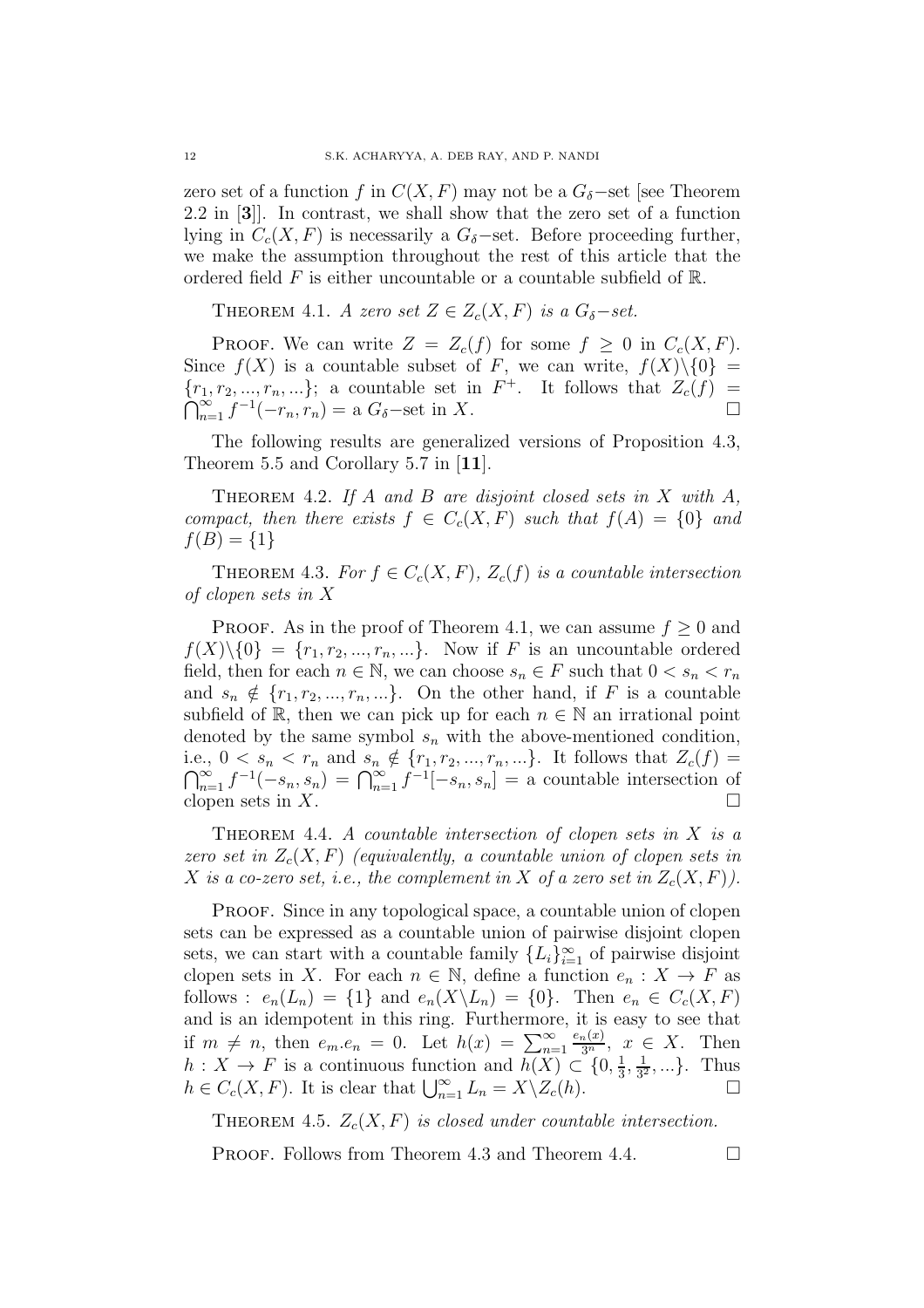THEOREM 4.6. Suppose a compact set  $K$  in  $X$  is contained in a  $G_{\delta}$ −set G. Then there exists a zero set Z in  $Z_c(X, F)$  such that  $K \subset$  $Z \subset G$ .

PROOF. We can write  $G = \bigcap_{n=1}^{\infty} W_n$  where each  $W_n$  is open in X. For each  $n \in \mathbb{N}$ , K and  $X\backslash W_n$  are disjoint closed sets in X with K compact. Hence by Theorem 4.2, there exists  $g_n \in C_c(X, F)$  such that  $g_n(K) = \{0\}$  and  $g_n(X\backslash W_n) = \{1\}$ . It follows that  $K \subset Z_c(g_n) \subset W_n$ for each  $n \in \mathbb{N}$ . Consequently,  $K \subset \bigcap_{n=1}^{\infty} Z_c(g_n) \subset G$ . But by Theorem 4.5, we can write  $\bigcap_{n=1}^{\infty} Z_c(g_n) = Z_c(g)$  for some  $g \in C_c(X, F)$ . Hence  $K \subset Z_c(g) \subset G.$ 

Before giving several equivalent descriptions of the defining property of  $CP_F$ −space in the manner 4J of [12] and the theorem 5.8 in [11]. We like to introduce a suitable modified countable version of  $m$ −topology on  $C(X)$  as dealt with in 2N, [12].

For each  $g \in C_c(X, F)$  and a positive unit u in this ring, set  $M_F(g, u)$  =  ${f \in C_c(X, F) : |f(x) - g(x)| < u(x) \text{ for each } x \in X}$ . Then it can be proved by routine computation that  $\{M_F(g, u) : g \in C_c(X, F), u, a\}$ positive unit in  $C_c(X, F)$  is an open set for some topology on  $C_c(X, F)$ , which we call  $m_c^F$ -topology on  $C_c(X, F)$ . A special case of this topology with  $F = \mathbb{R}$  is already considered in [6], Section 3. The following two can be established by making straight forward modifications in the arguments adopted to prove Theorem 3.1 and Theorem 3.7 in [6].

THEOREM 4.7. Each maximal ideal in  $C_c(X, F)$  is closed in the  $m_c^F$ -topology.

THEOREM 4.8. For any ideal I in  $C_c(X, F)$ , its closure in  $m_c^F$  – topology is given by :  $\overline{I} = \bigcap \{M_c^{p,F} : p \in \beta_0 X \text{ and } M_c^{p,F} \supset I\}$   $\equiv$  the intersection of all the maximal ideals in  $C_c(X, F)$  which contains I.

[compare with  $7Q2$ ,  $[12]$ ]

THEOREM 4.9. An ideal I in  $C_c(X, F)$  is closed in  $m_c^F$ -topology if and only if it is the intersection of all the maximal ideals in this ring which contains I.

[This follows immediately from Theorem 4.8]

We are now ready to offer a bunch of statements, each equivalent to the requirement that X is a  $CP_F$ −space.

THEOREM 4.10. Let  $X$  be a zero-dimensional Hausdorff space and F, a totally ordered field with the property mentioned in the beginning of this section. Then the following statements are equivalent :

- (1) X is a  $CP_F$ -space.
- (2) Each zero set in  $Z_c(X, F)$  is open.
- (3) Each ideal in  $C_c(X, F)$  is a  $Z_F$ -ideal.
- (4) For all  $f, g \text{ in } C_c(X, F), < f, g \geq \lt f^2 + g^2 >$ .
- (5) Each prime ideal in  $C_c(X, F)$  is maximal.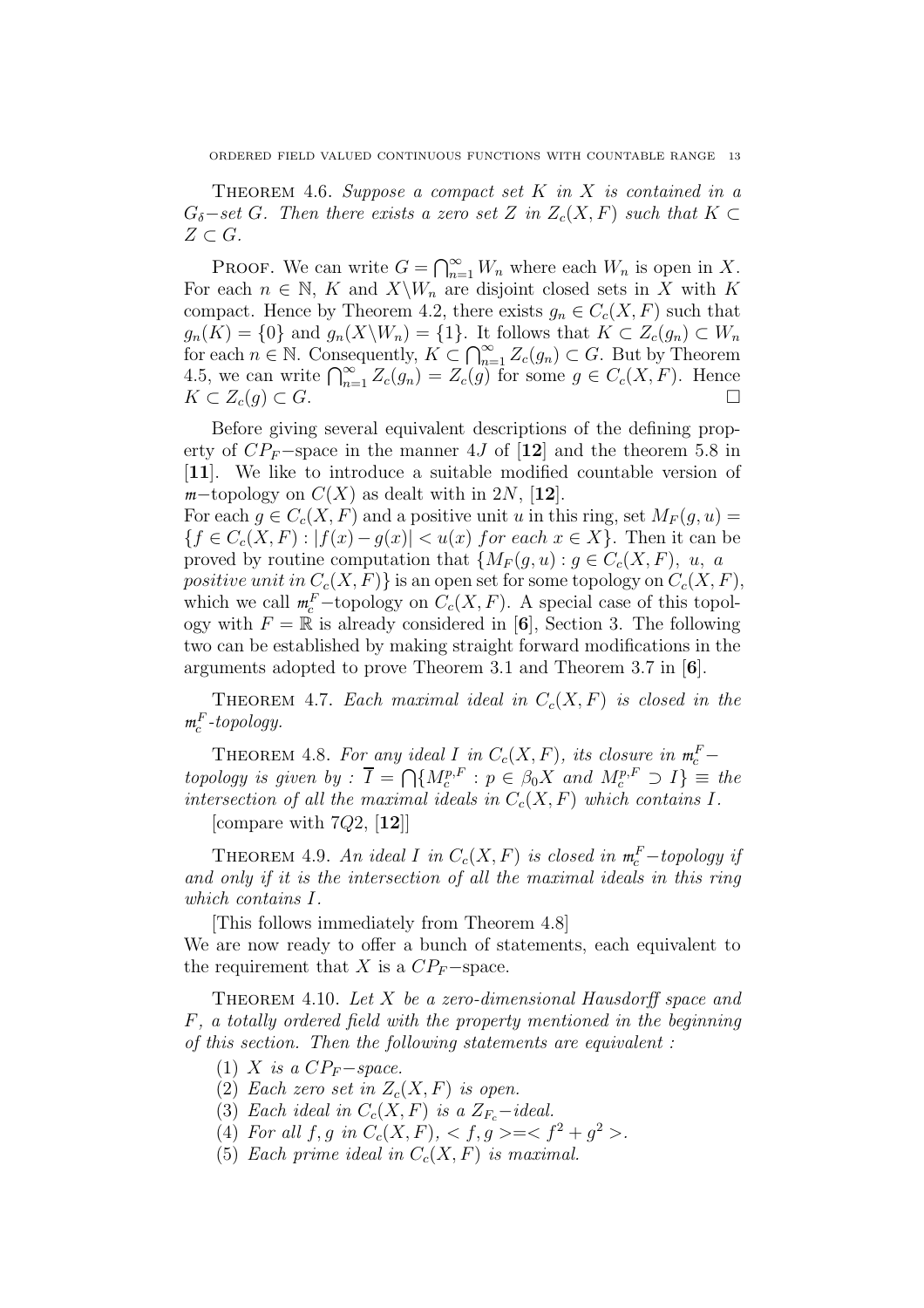- (6) For each  $p \in X$ ,  $M_{p,F}^c = O_{p,F}^c$ .
- (7) For each  $p \in \beta_0 X$ ,  $M_c^{p,F} = O_c^{p,F}$ .
- (8) Each ideal in  $C_c(X, F)$  is the intersection of all the maximal ideals containing it.
- (9) Each  $G_{\delta}$ -set in X is open (which eventually tells that X is a P−space)
- (10) Every ideal in  $C_c(X, F)$  is closed in the  $m_c^F$ -topology.

PROOF. Equivalence of the first eight statements can be proved by making an almost repetition of the arguments to prove the equivalence of the analogous statements in 4J,  $[12]$  [Also see the Theorem 5.8 in [11]. We prove the equivalence of the statements  $(2), (9), (10)$ .

 $(9) \implies (2)$  is immediate because of Theorem 4.1.

(2)  $\implies$  (9) : Let (2) be true and G be a non-empty  $G_{\delta}$ -set in X. Then by Theorem 4.6, for each point  $x \in G$ , there exists a zero set  $Z_x \in Z_c(X, F)$  such that  $x \in Z_x \subset G$ . Since  $Z_x$  is open in X by (2), it follows that  $x$  is an interior point of  $G$ . In other words,  $G$  is open in  $X$ .

Equivalence of (8) and (10) follows from Theorem 4.9.

REMARK 4.11. On choosing  $F = \mathbb{Q}$  in Theorem 4.10, we get that a zero dimensional space X is a P−space if and only if  $C(X, \mathbb{Q})$  is a Von Neumann regular ring, i.e., X is a  $P_{\mathbb{Q}}$ -space. Thus each  $P_{\mathbb{Q}}$ -space is a P−space. But we note that, though the cofinality character of Q is  $\omega_0$ , it is not Cauchy complete. This improves the conclusion of the Theorem 3.5 in [3], which says that if  $F$  is a Cauchy complete totally ordered field with cofinality character  $\omega_0$ , then every P<sub>F</sub>−space is a P−space.

Open question : If  $p \in \beta_0 X$ , then does the set of prime ideals in  $C_c(X, F)$  that lie between  $O_c^{p,F}$  and  $M_c^{p,F}$  make a chain?

### References

- [1] S.K. Acharyya, K.C. Chattopadhyaya and P.P. Ghosh : Constructing Banaschewski Compactification Without Dedekind Completeness Axiom, Int. J. of Mathematics and Mathematical Sciences, 69 (2004), 3799–3816.
- [2] S.K. Acharyya, K.C. Chattopadhyaya and P.P. Ghosh : Continuous functions with compact support, Appl. Gen. Top., 5(1) (2004), 103-113.
- [3] S.K. Acharyya, K.C. Chattopadhyaya and P.P. Ghosh : A Generic method to construct Pspaces through ordered field, Southeast Asian Bulletin of Mathematics, 28 (2004), 783–790.
- [4] S.K. Acharyya and P. Rooj : Structure spaces of intermediate rings of ordered field valued continuous functions, Topology Proceedings, Vol 47 (2016), 163–176.
- [5] S.K. Acharyya, K.C. Chattopadhyaya and P. Rooj : A Generalized version of the rings  $C_K(X)$  and  $C_\infty(X)$  – an enquery about when they become Noetheri, Appl. Gen. Topology, 16(1) (2015), 81–87.
- [6] S.K. Acharyya, R. Bharati and A. Deb Ray : Rings and subrings of Continuous functions with Countable range, Quaestiones Mathematicae, http://doi.org/10.2989/16073606.2020.1752322.
- [7] F. Azarpanah, O.A.S. Karamzadeh, Z. Keshtkar and A.R. Olfati : On Maximal Ideals of  $C_c(X)$  and the uniformity of its localizations. Rocky Mountain J. Math., Vol. 4 No. 2, (2018), 345–384.